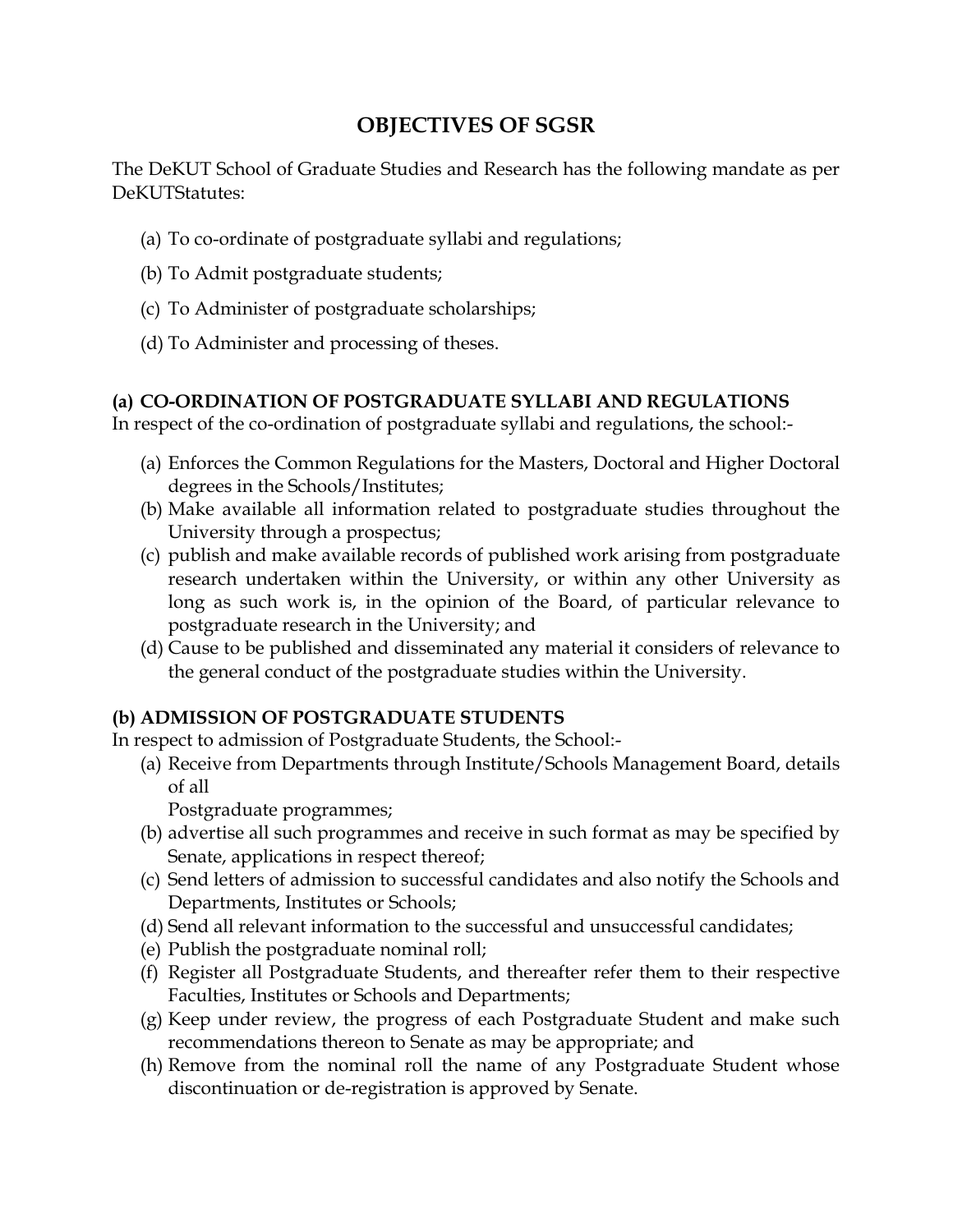# **(c) ADMINISTRATION OF POSTGRADUATE SCHOLARSHIPS**

In respect to the administration of postgraduate scholarships, the School:-

- (a) Receives from the University all scholarships for postgraduate studies which, in that behalf are dealt with in the manner specified thereafter;
- (b) Advertises all such scholarships; and
- (c) Allocates such scholarships to those applicants who fulfill the applicable academic requirements as well as any specific terms that may be attached to the scholarships tenable at the University.

### **(d) ADMINISTRATION AND PROCESSING OF THESES**

In respect to the administration and processing of postgraduate theses, the School through the BPSR:-

- (a) Receives and approves the nominations by Schools and Institutes, of supervisors for all postgraduate research leading to the preparation of theses or any other similar work;
- (b) Keep records on the progress of postgraduate research, and in this connection receive from Faculties, Institutes and Schools recommendations for the deregistration of candidates whose work is unsatisfactory or for their discontinuation for sufficient cause and make such recommendations to Senate as it shall deem appropriate;
- (c) Process the appointment of a Board of Examiners for Postgraduate theses or other related presentations;
- (d) Send out invitations to examiners for postgraduate research presentations, on the recommendation of the relevant Faculties, Institutes or Schools;
- (e) Cause copies of submitted theses or similar presentations to be forwarded to examiners;
- (f) Receive the written assessment of such theses or similar presentation from the examiners;
- (g) Convene Examination Boards and panel meetings in consultation with the Deans of
- (h) Faculties or Schools or Directors of Institutes concerned; provided that all the
- (i) recommendations of the Board of Examiners should be reported to the Graduate School Board;
- (j) Cause secretarial services to be provided to the Boards of Examiners meetings;
- (k) Forward recommendations of the Board of Examiners to Senate where the verdict of such a Board is unanimous;
- (l) Be responsible for capacity building in post graduate studies by offering training/seminars on postgraduate studies and related areas, setting University wide standards, improving academic writing/qualitative skills and interdisciplinary programmes.